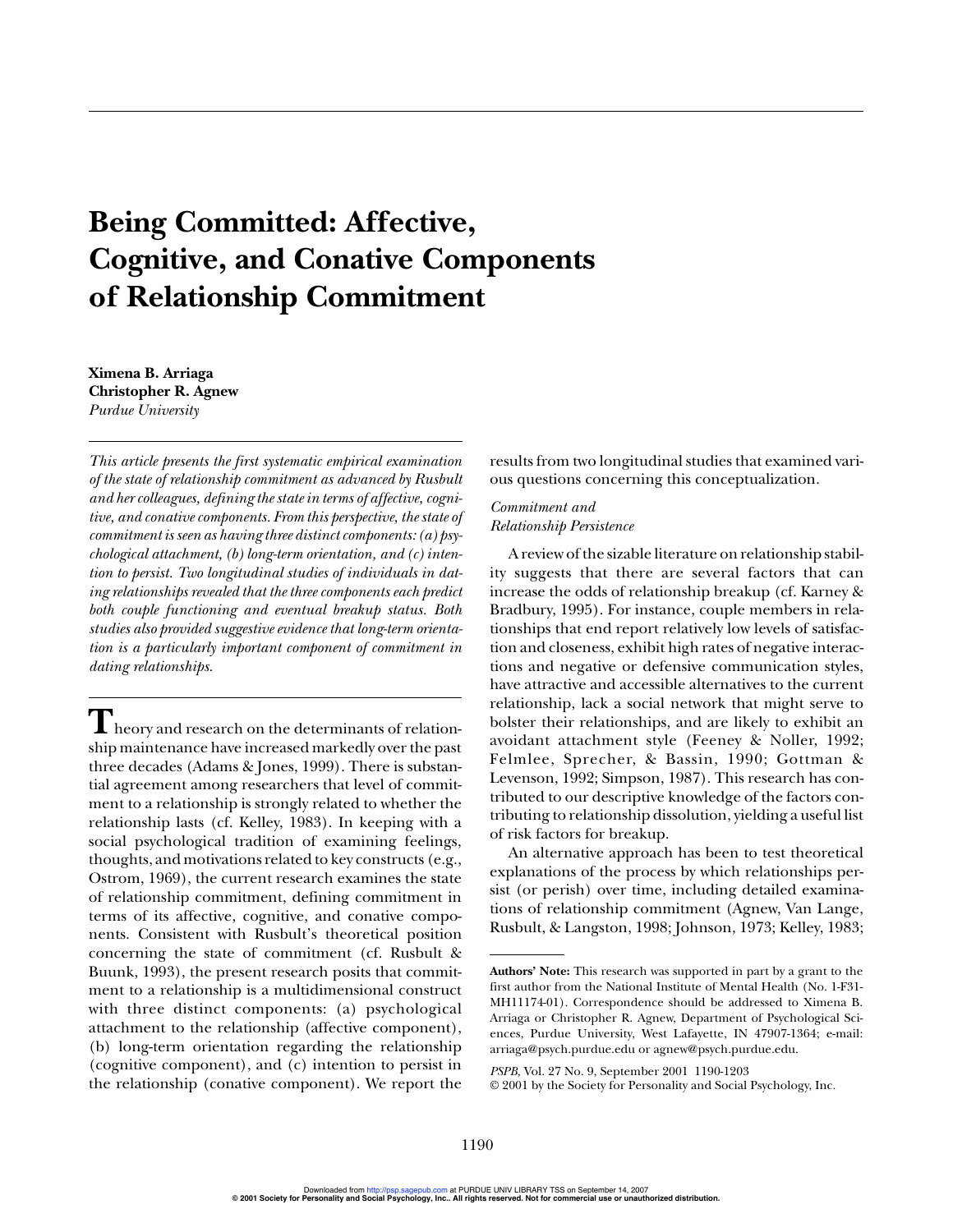Levinger, 1965; Rusbult, 1983; Simpson, Gangestad, & Lerma, 1990; Stanley & Markman, 1992; Surra, Arrzzi, & Asmussen, 1988). Commitment has been described as the causal mechanism by which various other relationship-promoting factors lead to relationship persistence (Johnson, 1973; Rusbult, 1983). In addition to its association with relationship persistence, strong commitment has been shown to be associated with a host of relationship maintenance behaviors (see Rusbult & Buunk, 1993, for a review), including inclinations toward accommodative behavior, derogation of tempting alternatives, willingness to sacrifice immediate well-being for the good of a partner, and greater tendencies toward positive illusions concerning the relationship. Despite extensive research on the central role of commitment in ongoing relationship processes, there is mixed agreement on precisely what constitutes commitment.

## *Conceptualizations of Relationship Commitment*

Most theorists agree that commitment involves the factors that lead one to continue in a relationship (cf. Kelley, 1983). However, different accounts of the exact factors that comprise relationship commitment abound (Adams & Jones, 1997; Surra, Hughes, & Jacquet, 1999). A committed couple member has been described as a person who (a) has a strong personal intention to continue the relationship (Johnson, 1973; Levinger, 1965; Rusbult & Buunk, 1993), (b) feels attached or linked to the partner (Rusbult & Buunk, 1993; Stanley & Markman, 1992), (c) feels morally obligated to continue the relationship (Johnson, 1991; Lydon, Pierce, & O'Regan, 1997), (d) imagines being with the partner in the long-term future (Rusbult & Buunk, 1993), (e) places primacy in a relationship over other aspects of life (Stanley & Markman, 1992), (f) has overcome challenges to the relationship (Brickman, Dunkel-Schetter, & Abbey, 1987; Lydon & Zanna, 1990), (g) has relatively poor alternatives to the current relationship (Thibaut & Kelley, 1959), (h) has many tangible and intangible resources that would be lost if the relationship were to end (Hinde, 1979; Johnson, 1973; Lund, 1985; Rosenblatt, 1977), and (i) confronts difficulties in ending (or strong social pressure to continue) a relationship (Johnson, 1991; Levinger, 1965; Rosenblatt, 1977). Others have discussed commitment in more general terms beyond its application to interpersonal relationships (e.g., Becker, 1960). This nonexhaustive list suggests that relationship commitment is a multifaceted concept (Adams & Jones, 1997).

Several authors have attempted to organize the multitude of factors related to commitment by drawing broad distinctions among these factors. One such distinction concerns whether commitment factors originate in the relationship itself or are imposed from outside the relationship (Kelley, 1983; Stanley & Markman, 1992). Examples of factors derived from the couple members themselves—referred to as endogenous commitment (Hinde, 1979), personal commitment (Johnson, 1991), or personal dedication (Rosenblatt, 1977)—include being satisfied with one's relationship or making it a life priority. Examples of factors derived from outside the relationship—referred to as exogenous commitment (Hinde, 1979), structural commitment (Johnson, 1991), or commitment as conformity to external pressures (Rosenblatt, 1977)—include having close others pressure continuance or not having the financial resources to leave.

A second broad distinction concerns whether commitment factors are best captured by objective indicators or by subjective perceptions. Some of these factors involve aspects of the relationship that can be observed by noncouple members (e.g., observing the exchange of wedding vows, noticing interventions by family members during a couple's difficulties). Other factors focus on couple members' perceptions of their own relationship (e.g., reports of wanting the relationship to continue, reports of not having alternatives to the relationship). Recent research has advanced our knowledge of subjective understandings of commitment and examined ways in which individuals describe the term "commitment" (Fehr, 1999; Marston, Hecht, Manke, McDaniel, & Reeder, 1998) as well as couple members' explanations of why their level of commitment has changed (Surra et al., 1999).

A third distinction that might be used to organize the diverse set of factors associated with commitment concerns whether commitment is defined in terms of causes of relationship persistence or in terms of a psychological state that involves something beyond relationship persistence. Kelley (1983) defined the state of commitment in terms of that which stably causes a relationship to remain intact over time (e.g., conditions that cause "membership stability"); that is, the causal conditions leading to relationship persistence over time comprise the state of commitment. Johnson (1991) also describes a committed state in terms of causes of relationship persistence: A person remains in a relationship because they want to do so (personal commitment), ought to do so (moral commitment), and/or have no choice but to do so (structural commitment). Johnson further differentiates between the causes of commitment and the state of commitment, suggesting, for example, that valuing the continuation of a current relationship (or the continuation of relationships in general) causes strong moral commitment. Thus, some have suggested that although a host of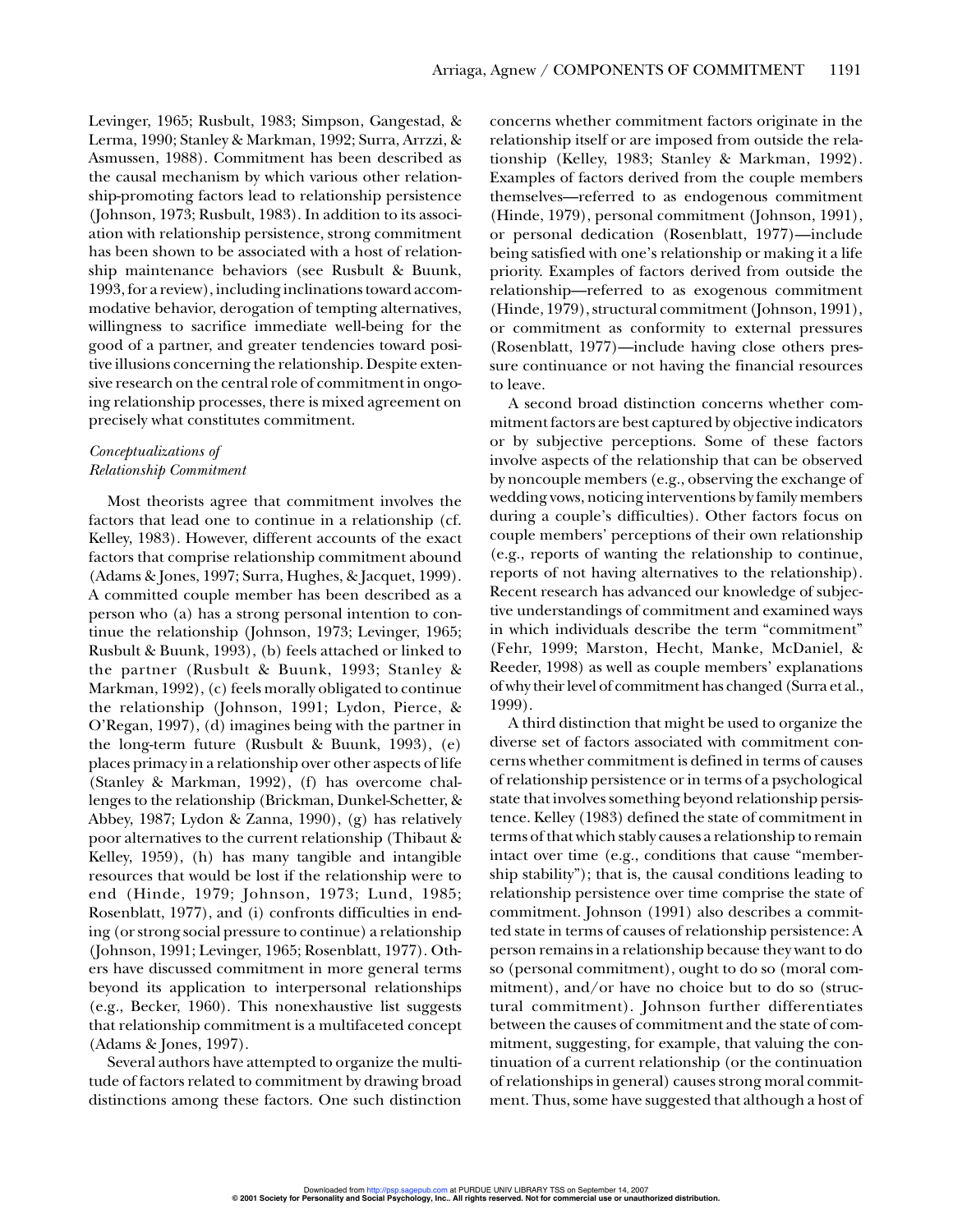conditions create strong commitment, the actual state of commitment is defined in terms of *reasons for persisting* in a relationship.

Rusbult and Buunk (1993) maintain that the actual state of commitment involves more than having strong reasons for persisting in a relationship, describing the components of commitment as follows:

*Commitment level* is a psychological state that globally represents the experience of dependence on a relationship.... [Commitment] represents long-term orientation, including feelings of attachment to a partner and desire to maintain a relationship, for better or worse. Thus, commitment is defined as a subjective state, including both cognitive and emotional components, that directly influences a wide range of behaviors in an ongoing relationship. (p. 180)

Rusbult (1983) further suggests that three factors cause the state of commitment: satisfaction level, or the positive versus negative outcomes experienced in a relationship; quality of alternatives, or the perceived desirability of available alternatives to the current relationship; and investment size, or resources tied to a relationship that would be lost if the relationship were to end (Rusbult, Martz, & Agnew, 1998). These causal factors remain distinct from commitment, which, in turn, has its own psychological "reality" (i.e., being psychologically attached, adopting a long-term orientation, and intending to maintain a relationship). We do not wish to suggest that a strong psychological attachment, longterm orientation, and intention to persist are the only indicators of a committed state. Rather, we suggest that these components are some of the psychological characteristics of being committed.

The importance of examining the psychological state of commitment that exists beyond the mere state of persisting in a relationship can be illustrated in the following example: David and Susan are spouses who have persisted in their relationship for many years because they vowed to remain together "until death do us part." Yet, they differ in important ways: Compared to Susan, David is more satisfied, has more invested, and perceives fewer alternatives; that is, David is more dependent on Susan than Susan is on David (Rusbult et al., 1998). David's high dependence on Susan corresponds to her power over him—his dependence and her power reflect different sides of the same objective set of circumstances (Thibaut & Kelley, 1959). Of importance, although their relationship has persisted, they have different subjective experiences of commitment. Indeed, often spouses may remain together despite their differing states of commitment; that is, despite having markedly different affective experiences, thoughts, and intentions concerning their relationship. Thus, the subjective psychological experience, as defined by these components, can be seen as providing important and unique information about a relationship.

# *Affective, Cognitive, and Conative Components of Commitment*

The state of commitment involves affective, cognitive, and conative components. This conceptualization is similar to ones offered to clarify the nature of other multidimensional social psychological (e.g., attitudes) (cf. Ostrom, 1969) and relationship (e.g., love) (cf. Aron & Westbay, 1996) constructs. The first component, psychological attachment to the relationship, refers to the affective connection that develops between committed relationship partners. As partners become increasingly dependent and reliant on each other for their wellbeing, they knowingly or unknowingly become increasingly susceptible to strong emotional experiences triggered by partner behaviors (Berscheid, 1983). Furthermore, individuals who are increasingly committed also may vicariously be affected by a partner's positive and negative experiences. Indeed, as partners' emotional experiences become synchronized, they often are not aware of the extent to which they are linked to one another. Couple members may believe they no longer have strong feelings for the other only to be surprised by unanticipated strong emotional experiences once they are separated (Berscheid, 1983). Thus, part of the "glue" that keeps couples together over time is the affective bond that develops between committed partners (Sprecher, 1999).

The second component, long-term orientation regarding the relationship, is more cognitive in nature. It involves a strong assumption that in the distant future the relationship will remain intact. Rather than feeling emotionally attached to the relationship, the long-term orientation component involves envisioning oneself as involved with one's partner into the distant future, "for better or worse." Increased dependence leads couple members to adopt a broader perspective of the relationship (Clark, Mills, & Powell, 1986), in which it is assumed that the partner is motivated to maintain the relationship into the future (Holmes & Rempel, 1989). Stable relationships are also characterized by communication implicitly suggesting that the relationship will remain intact well into the future (Marston et al., 1998; Miller & Boster, 1988). Indeed, interdependent couple members exhibit a general cognitive tendency to adopt a joint identity (Agnew et al., 1998; Stanley & Markman, 1992) as well as to maintain cognitive representations that are linked to long-term relationship persistence (Murray & Holmes, 1999).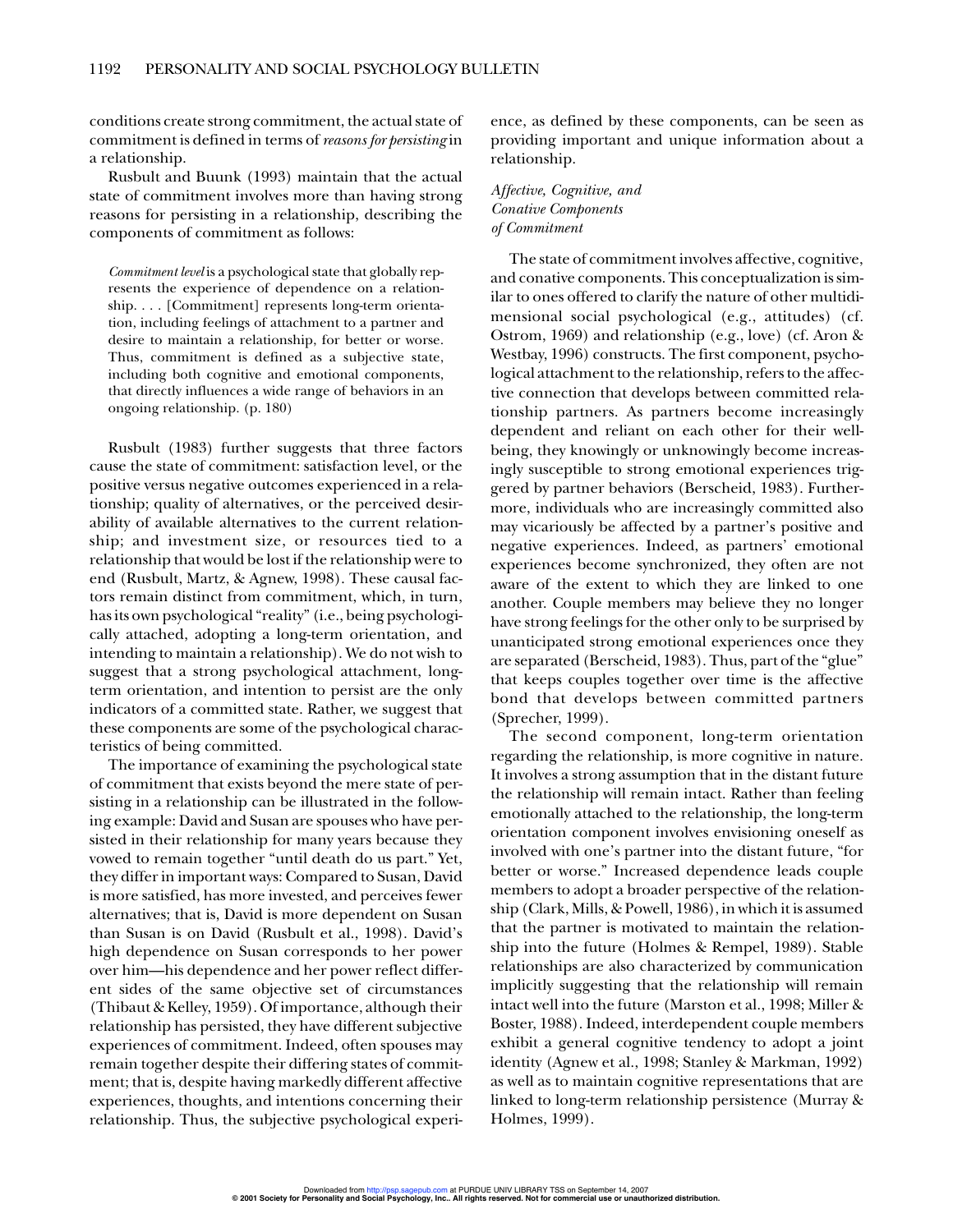The third component, intention to persist in the relationship, refers to being intrinsically motivated to continue a relationship beyond the present time. It embodies the motivational state held to underlie much of human social behavior and, as such, is consistent with the predominant social psychological models of behavioral prediction (e.g., Ajzen & Fishbein, 1980). Thus, intending to persist in a relationship comprises the conative (or motivational) component of commitment. Many theoretical conceptualizations of commitment contain an intention component (e.g., Hinde's private pledge or Johnson's personal commitment). Merely expecting or intending for an event to occur may trigger a reorganization of the environment so as to create the conditions that bring about the event (Lewin, 1951); merely intending to continue the relationship may bring about conditions supporting continuance. This motivational component and long-term orientation are related but distinct constructs. As Johnson (1991) suggests of individuals low in personal commitment but high in structural commitment, it is possible to have thoughts that place oneself with the partner in the distant future yet lack sustained motivation to continue the relationship.

#### *The Current Research*

Given that these three components have yet to be subject to detailed empirical examination, the primary purpose of the current research was to examine the multidimensional conceptualization of commitment advanced above. We anticipated that each component of commitment would be positively associated with general couple functioning. Moreover, given the central role of couple functioning in directing the course of relationships, each component also was expected to be associated with relationship persistence.

- *Hypotheses 1a, 1b, and 1c*: Higher levels of couple functioning will be associated with (a) greater levels of psychological attachment to the relationship, (b) stronger long-term orientation regarding the relationship, and (c) greater intention to persist in the relationship.
- *Hypotheses 2a, 2b, and 2c*: Relationship persistence will be associated with (a) greater levels of psychological attachment to the relationship, (b) stronger long-term orientation regarding the relationship, and (c) greater intention to persist in the relationship.

A secondary aim of this research was to explore the possibility that one of the components figures prominently in characterizing ongoing relationships. For example, just as behavioral intention has been found to be the most proximal and robust predictor of behavior (Ajzen & Fishbein, 1980), so too might the intention component of commitment be most associated with persistence. An additional aim of Study 1 was to explore how the different components of commitment emerge over time, and particularly how they change during the transition from new involvements to increasingly committed relationships. To examine the emergence of commitment, Study 1 involved individuals in recently initiated dating relationships rather than highly committed or marital relationships.

#### STUDY 1

For our preliminary investigation, we conducted a study using extant data. Study 1 was a multiwave longitudinal study principally designed to investigate stability of satisfaction level in recently initiated dating relationships (Arriaga, 2001, Study 1). Basic measures of each component of commitment were collected, allowing for a test of the current hypotheses.

## *Method*

*Design and participants*. The study involved 10 measurement occasions (or "times") conducted 1 week apart and a follow-up session conducted approximately 4 months after Time 10. Participants were undergraduates who volunteered to participate in fulfillment of requirements for introductory psychology courses at a major Southern research university. To study the initial development of commitment, participation was limited to individuals who had been involved in a dating relationship of no less than 2 weeks and no more than 3 months. Sixty-five individuals began the study at Time 1, with 47 participants (31 women and 16 men) completing all 11 sessions including the follow-up.<sup>1</sup>

Participants were 19 years old on average (*SD* = 1.33) at Time 1. The majority were White (65%, with 25% African American, 5% Asian American, and 5% Latino). At Time 1, the relationships were, on average, 8 weeks in duration and primarily exclusive in nature. At follow-up (4 months after Time 10), a third of the participants (*n* = 16) continued to be in their relationships, whereas two thirds  $(n = 31)$  were no longer dating their Time 1 partners.

*Procedure*. Data collection sessions were conducted on a weekly basis in a small classroom, with approximately 10 participants taking part in each session. At Time 1, the experimenter described the number of measurement occasions as well as benefits to taking part in the study and obtained written consent from participants. At each session thereafter, the experimenter reviewed instructions and the confidentiality of responses and distributed questionnaires. At follow-up, participants were also debriefed and thanked for their assistance.

*Measures*. At each time, participants completed a number of measures, including items that tapped the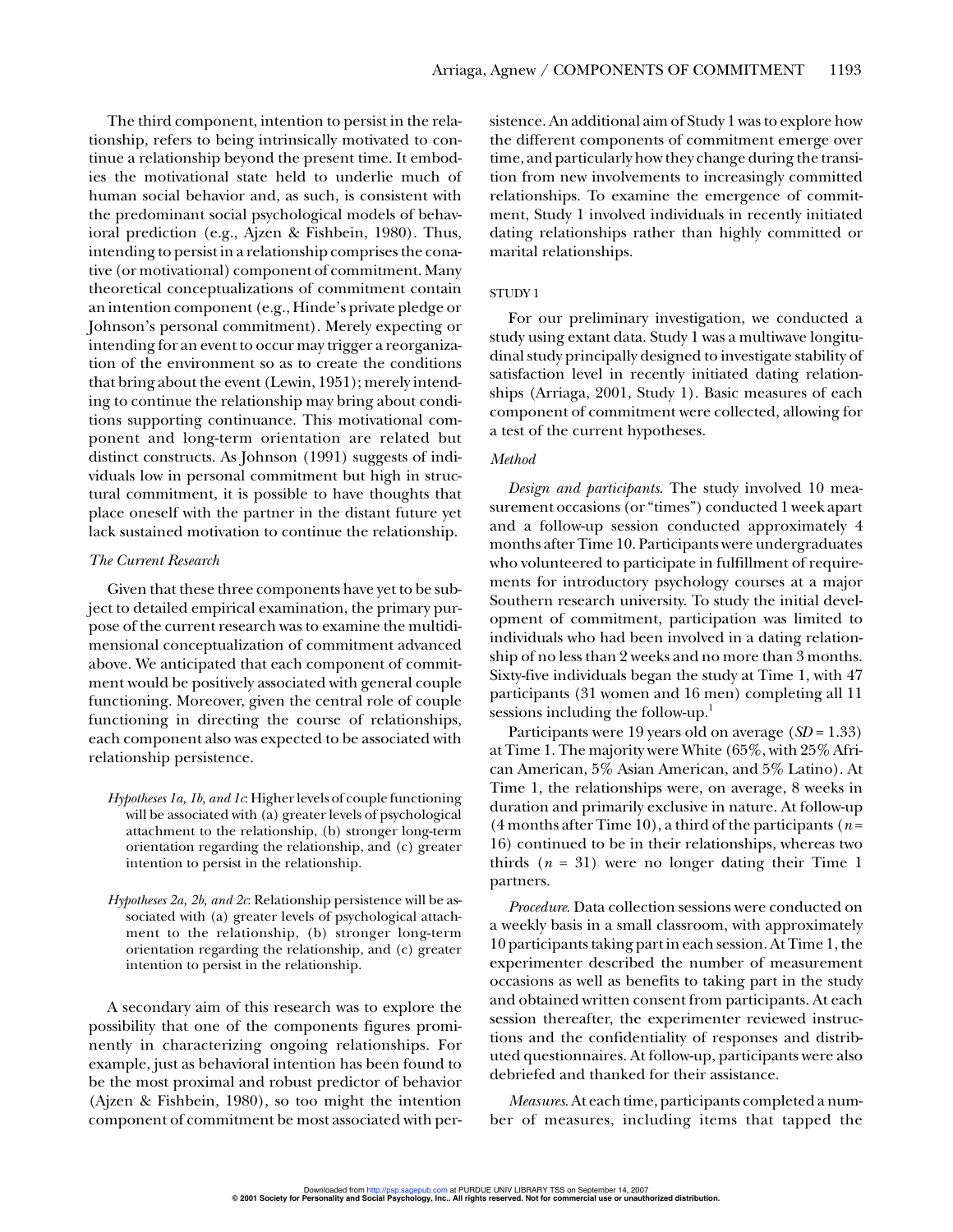theorized components of commitment outlined above. As is often the case with extant data, the general set of commitment items administered in this study was not designed specifically for the purpose of tapping the theorized components. However, one item was identified as clearly capturing the essence of each component: "I feel very attached to our relationship—very strongly linked to my partner" (tapping psychological attachment to the relationship;  $M = 5.51$ ,  $SD = 2.06$ ), "I am oriented toward the long-term future of my relationship (e.g., I imagine being with my partner several years from now)" (tapping long-term orientation; *M* = 4.19, *SD*= 2.93), and "I intend to stay in this relationship" (tapping intent to persist in the relationship;  $M = 5.26$ ,  $SD = 2.51$ ). Each item employed a 9-point response scale (0 = *do not agree at all*, 8 = *agree completely*). Given that these items comprised various facets of one underlying construct—commitment level—they were expected to be, and indeed were, highly correlated (psychological attachment with long-term orientation,  $r = .55$ ; with intent to persist,  $r = .68$ ; long-term orientation with intent to persist,  $r = .65$ ; all  $ps < .01$ ).

To measure couple functioning, individuals completed a modified 18-item version of Spanier's (1976) Dyadic Adjustment Scale  $(\alpha = .91)$  (e.g., "How often do you and your partner quarrel? Do you quarrel . . . "; 1 = *all the time*,  $2 =$  *sometimes*,  $3 =$  *rarely*). At follow-up, only individuals whose relationships persisted were asked to complete the couple-functioning measure.

To measure breakup status, participants were asked at follow-up whether they were still dating the person they were dating at the start of the study. Participants whose relationships ended also were asked who was responsible for the breakup—the participant, the partner, or both participant and partner in mutual agreement. On the basis of responses to these questions, participants were categorized into one of three breakup groups: (a) those individuals whose relationships endured, or "stayers" (*n* = 16); (b) those individuals who ended their relationships, or "leavers"  $(n = 20)$ ; and  $(c)$  those individuals whose partner ended the relationship, or "abandoned" individuals  $(n=7)^2$ .

## *Results and Discussion*

Because the sample was composed of individuals in relatively new relationships, our analyses focused on Time 10, when greater levels of commitment might be observed.

*Associations between components and couple functioning*. To test Hypotheses 1a, 1b, and 1c, we calculated Time 10 concurrent correlations between each component and couple functioning. Consistent with the hypotheses, each of the three components was positively associated with couple functioning (psychological attachment to the relationship,  $r = .49$ ; long-term orientation regarding the relationship,  $r = .44$ ; intention to persist in the relationship,  $r = .45$ ; all  $p < .01$ ). Because the overall sample was composed of many relationships that eventually ended, it is not surprising to find these effects for couple functioning: Those relationships about to end are almost certain to be poorly functioning.

To examine couple functioning among relationships that were not on the verge of ending, we calculated lagged correlations between Time 10 components and couple functioning measured at follow-up (i.e., 4 months later) on the 16 individuals whose relationships endured. Given the small sample size, these results should be interpreted with caution. Even among stable relationships, Time 10 component levels were significantly associated with higher levels of couple functioning at follow-up (psychological attachment, *r* = .72; longterm orientation,  $r = .64$ ; and intention to persist,  $r = .68$ ; all  $p \leq 0.01$ .<sup>3</sup> Although these results are tentative, they are intriguing: They suggest even stronger links between the components of commitment and long-term couple functioning among stayers than among the overall sample. Conceivably, among leavers and abandoned, individuals may have well-functioning relationships but not be committed (particularly among leavers) or may be committed but not have well-functioning relationships (particularly among abandoned).

*Associations between components and breakup*. To test Hypotheses 2a, 2b, and 2c, we assessed the simple longitudinal association of each component at Time 10 with breakup status at follow-up. Because of the small sample size of abandoned individuals  $(n = 7)$ , this group was excluded from all analyses involving breakup. Consistent with these hypotheses, results revealed that breakup status was significantly correlated with each component (psychological attachment, *r* = .34; long-term orientation,  $r = .54$ ; intent to persist,  $r = .38$ ; all  $p \le .05$ ), such that greater levels of each component occurred among individuals who persisted in their relationships rather than among those who ended their relationships.

To determine whether any component exerted effects above and beyond the other two components in predicting breakup (i.e., whether any component accounted for unique variance in predicting breakup), we performed a multiple regression analysis in which we regressed breakup status onto the three Time 10 components simultaneously.4 Greater levels of long-term orientation occurred among individuals whose relationships endured rather than ended, after controlling for the effects of other components (standardized beta = .67, *t* = 2.65,  $p < .05$ ). The associations of psychological attachment and intent to persist were not significant after controlling for the effects of the other components. Thus, individually, greater levels of each component were significantly associated with enduring relationships versus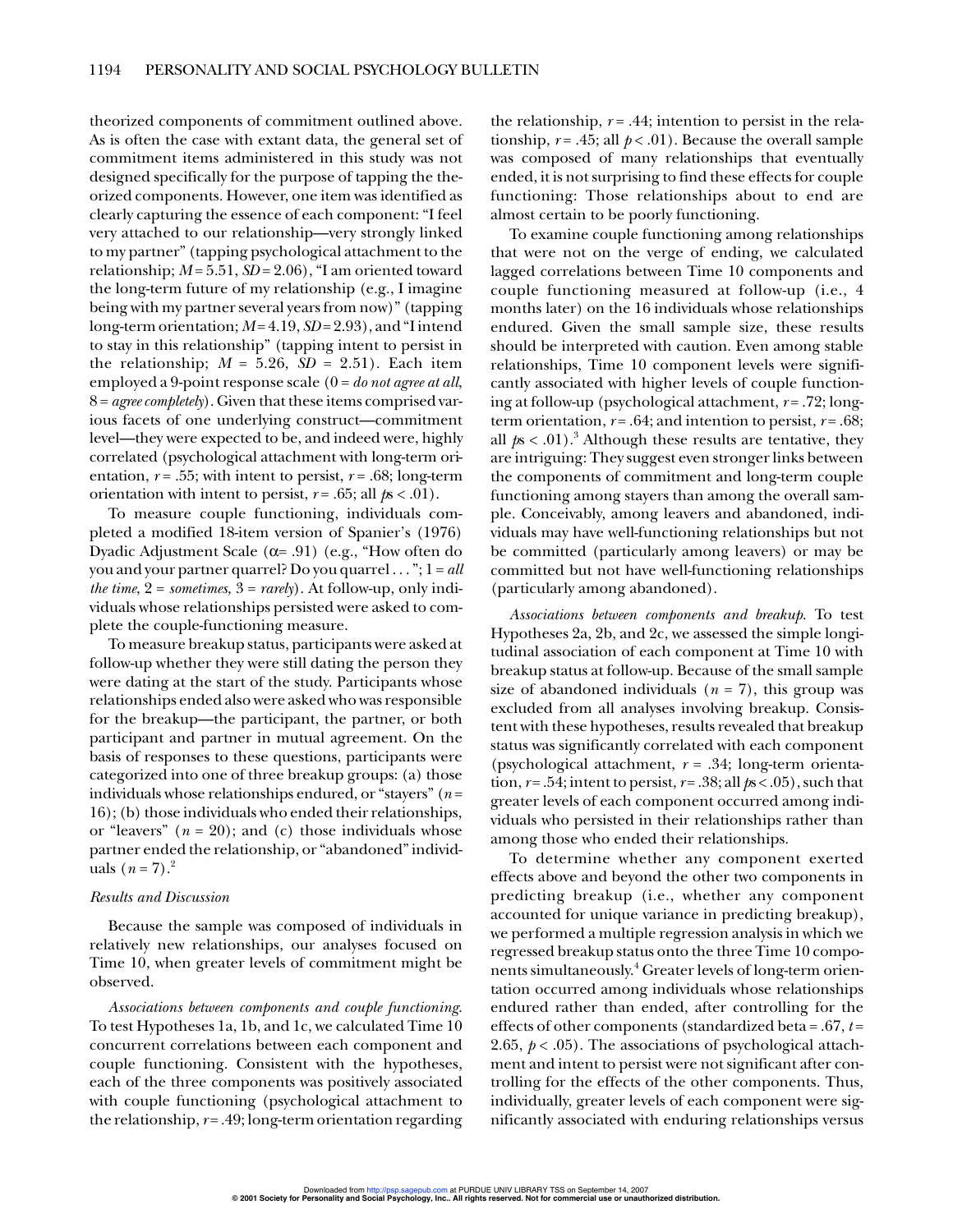|                                                  | <b>Stayers</b>         | Abandoned    | Leavers               |
|--------------------------------------------------|------------------------|--------------|-----------------------|
| Study 1: Time 1 levels of commitment components  |                        |              |                       |
| Psychological attachment                         | $5.81_{\alpha}$ (2.01) |              | 5.80, (2.02)          |
| Long-term orientation                            | 4.31, (2.55)           |              | $4.00_{\rm a}$ (2.79) |
| Intent to persist                                | 5.88, (2.50)           |              | 5.95, (2.34)          |
| Study 1: Time 10 levels of commitment components |                        |              |                       |
| Psychological attachment                         | 6.13, (1.67)           |              | $4.70h$ (2.25)        |
| Long-term orientation                            | 5.88, (2.45)           |              | $2.80h$ (2.80)        |
| Intent to persist                                | 6.19, (2.10)           |              | $4.25h$ (2.67)        |
| Study 2: Time 1 levels of commitment components  |                        |              |                       |
| Psychological attachment                         | 6.73, (1.12)           | 6.49, (0.95) | $5.26h$ (1.96)        |
| Long-term orientation                            | 6.59, (1.67)           | 6.13, (1.61) | $4.33b$ (2.71)        |
| Intent to persist                                | $6.87_{\circ}$ (1.31)  | 6.58, (1.31) | $5.40h$ (2.10)        |

| TABLE 1: Means and Standard Deviations of Commitment Components for Each Breakup Group, Study 1 and Study 2 |  |  |
|-------------------------------------------------------------------------------------------------------------|--|--|
|                                                                                                             |  |  |

NOTE: Table values are means (with standard deviations in parentheses) for each breakup group. Within rows, mean values with different subscripts are significantly different ( $p < .05$ ). Study 1 and Study 2 used different items to measure each component (see details in text).

breakups, but only long-term orientation accounted for unique variance in predicting future breakup status. We also compared the components to couple functioning in predicting breakup by performing a multiple regression analysis in which breakup status was regressed onto the three Time 10 components and Time 10 couple functioning simultaneously. Only long-term orientation remained positively associated with lasting relationships (standardized beta = .68,  $t = 2.49$ ,  $p < .05$ ), suggesting that couple functioning is relatively less important than is this particular component of commitment in predicting breakup.

Because this sample was composed of individuals who had been dating for a relatively short period of time at Time 1 (and, arguably, had not yet developed strong commitment), we also examined whether component levels changed over the course of the study (Times 1 through 10) in similar or different ways for eventual stayers versus leavers. To determine whether stayers and leavers differed at Time 1, three ANOVA analyses were performed (one for each component) with breakup group as a between-subjects factor. Table 1 shows that, for Study 1, the two groups did not differ significantly in their Time 1 mean component levels: for psychological attachment,  $F(1, 34) = 0.00$ , *ns*; for long-term orientation,  $F(1, 34) = 0.12$ , *ns*; for intent to persist,  $F(1, 34) =$ 0.01, *ns*. Given that these were relatively new relationships at Time 1, it is not particularly surprising that all individuals were essentially the same in their component levels. However, it is notable that these groups were characterized by markedly different component levels by Time 10. Table 1 indicates that stayers and leavers differed significantly in Time 10 component levels: for psychological attachment,  $F(1, 34) = 4.45$ ,  $p < .05$ ; for longterm orientation,  $F(1, 34) = 13.68$ ,  $p < .01$ ; for intent to persist,  $F(1, 34) = 5.61, p < .05$ .

What transpired between Time 1 and Time 10? Figure 1 displays mean levels for stayers and mean levels for leavers of psychological attachment, long-term orientation, and intent to persist for Time 1 through Time 10. For instance, in the top panel, the dotted line indicates the average level of psychological attachment for stayers at each time, whereas the solid line indicates average levels for leavers. *t* tests examining group differences at each time revealed that significant differences between stayers and leavers on each component first emerged at Time 5. To explore time-related changes for stayers and leavers, we performed three mixed-design ANOVA analyses (one analysis for each component), in which time was a within-subjects factor (Time 1 vs. Time 10 component levels) and breakup group (stayers vs. leavers) was a between-subjects factor. In effect, this analysis examines changes over time in the mean level of each component for each breakup group separately.

The results for psychological attachment revealed no main effect for time,  $F(1, 34) = 1.43$ , *ns*, or for breakup group,  $F(1, 34) = 1.49$ , *ns.* Thus, averaging across time, stayers were no more psychologically attached than were leavers, and averaging across breakup groups, individuals did not exhibit changes in psychological attachment. However, there was a significant interaction between Breakup Group and Time,  $F(1, 34) = 4.59$ ,  $p < .05$ . Followup tests revealed that psychological attachment significantly decreased over time among leavers,  $F(1, 19) =$ 6.78,  $p < .05$ , but did not change among stayers,  $F(1, 15)$  = 0.37, *ns*.

For long-term orientation, there was also no main effect for time,  $F(1, 34) = 0.17$ , *ns*, but there was a main effect for breakup group such that, averaging across time, stayers possessed stronger long-term orientation than did leavers,  $F(1, 34) = 5.06$ ,  $p < .05$ . This main effect was qualified by a significant interaction between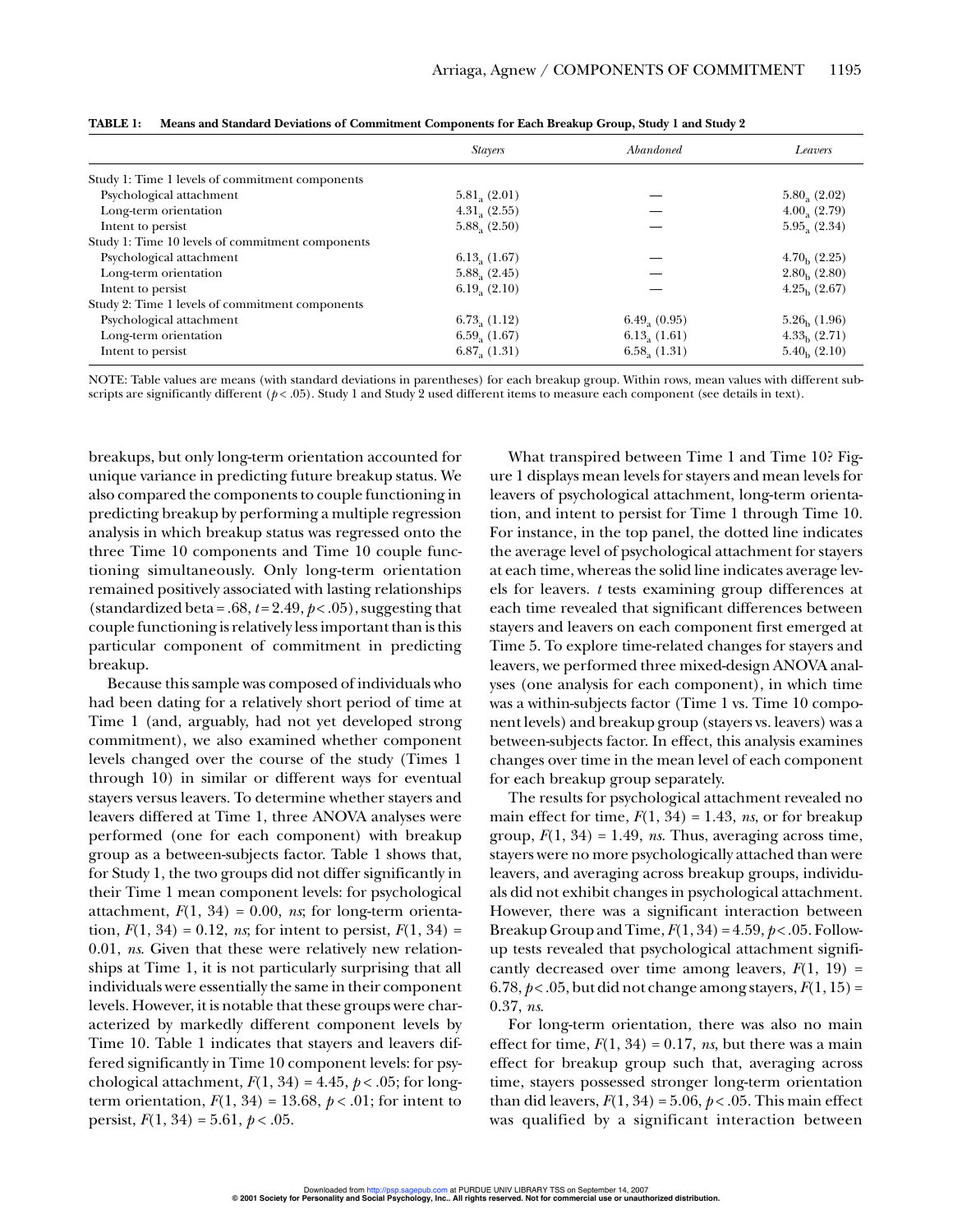

**Figure 1 Study 1 mean levels of psychological attachment, longterm orientation, and intent to persist from Time 1 through Time 10 for stayers versus leavers.**

Breakup Group and Time,  $F(1, 34) = 10.34$ ,  $p < .01$ . Follow-up tests revealed that long-term orientation had a marginal decrease over time for leavers,  $F(1, 19) = 3.62$ , *p* < .10, and it significantly increased over time among stayers,  $F(1, 15) = 8.15, p < .05$ .

For intent to persist, the results revealed no main effect for time,  $F(1, 34) = 2.60$ , *ns*, or for breakup group,  $F(1, 34) = 1.88$ , *ns.* However, there was a significant interaction between Breakup Group and Time,  $F(1, 34) =$ 5.47,  $p < 0.05$ . Follow-up tests revealed that intent to persist significantly decreased over time among leavers, *F*(1, 19) = 7.22,  $p < .05$ , but did not change among stayers, *F*(1, 15) = 0.33, *ns*.

Together, these results provide support for Hypotheses 2a, 2b, and 2c, revealing strong links between each component and later breakup status. Of interest, longterm orientation may be particularly important in maintaining dating relationships over the long run: Longterm orientation continued to provide independent prediction of breakup status after controlling for the effects of other components and couple functioning. These results also capture some of the more dynamic aspects of relationships by exploring the nature of change over time in each component. Leavers exhibited declines in all three components over time. However, stayers exhibited a significant increase in long-term orientation only, rather than increases in all three components. Thus, long-term orientation appears to have strong links to maintaining dating relationships.

*Patterns of component means among stayers and leavers*. We also explored whether the Time 10 pattern among the three component levels differed for stayers versus leavers. In effect, we were interested in whether there were significant differences in component levels within a given breakup group (i.e., in middle section of Table 1, whether there were differences among the mean values within Stayers and within Leavers). To perform this analysis, the three components were treated as a repeatedmeasures factor with three levels (psychological attachment, long-term orientation, and intent to persist), and breakup group was treated as a between-subjects factor (stayers vs. leavers).

The results revealed a main effect for breakup group,  $F(1, 34) = 9.29$ ,  $p < .01$ : Averaging across components at Time 10, there were significant differences between stayers and leavers (as shown above). There was also a main effect for component,  $F(2, 33) = 6.39$ ,  $p < .01$ : Averaging across breakup groups, there were significant differences among the three component levels. Follow-up contrasts revealed that, on average, participants exhibited lower levels of long-term orientation than psychological attachment,  $F(1, 34) = 6.29$ ,  $p < .05$ , or intent to persist,  $F(1, 34) = 4.53$ ,  $p < .05$ , whereas levels of the latter two components did not differ. More important, these main effects were qualified by a significant interaction between the components and breakup group,  $F(2, 33) =$ 3.28,  $p < .05$ , indicating that the pattern of means among the three components differed for stayers versus leavers. Follow-up analyses revealed that for leavers, there were differences among the three components,  $F(2, 18) =$ 7.53,  $p < 0.01$ : Long-term orientation was significantly lower than psychological attachment, *F*(1, 19) = 13.48,  $p < .01$ , or intent to persist,  $F(1, 19) = 12.69$ ,  $p < .01$ , with the latter two components not differing significantly from each other. For stayers, there were no significant differences among the components,  $F(2, 14) = 0.48$ , *ns*.

This finding—that the strongest discrepancy among components occurred for leavers, in which long-term orientation was significantly lower than the other two components—suggests that the absence of long-term orientation in particular, relative to the other components, is characteristic of individuals who eventually end their relationships. Because the relative importance of long-term orientation in dating relationships was not hypothesized in advance, we investigated whether it would replicate in Study 2.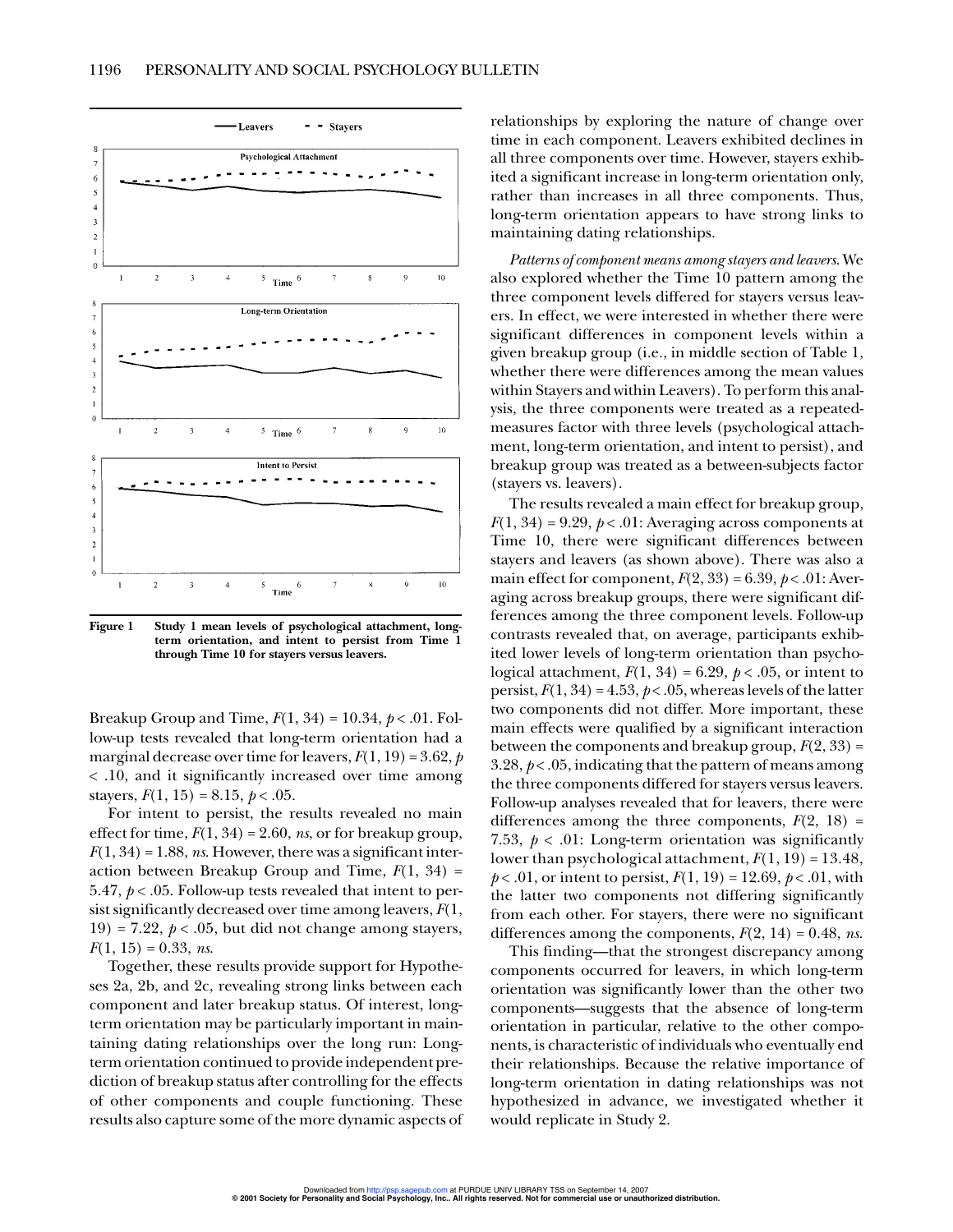### STUDY 2

In addition to attempting to replicate Study 1 findings with a larger sample, a major aim of Study 2 was to improve on the Study 1 measure of each component by developing multi-item measures. We hoped to find that these measures were both (a) internally reliable and (b) empirically distinguishable from one another, albeit related given that they are presumed to be components of a single latent commitment construct. Furthermore, on the basis of Study 1 findings concerning the relative importance of each component in predicting breakup status, we advanced the following prediction:

*Hypothesis 3*: Compared to the other components, long-term orientation will exhibit a stronger association with breakup status.

An additional aim of Study 2 was to provide indirect support for the idea that psychological attachment, longterm orientation, and intent to persist are indicators of a committed state, as Rusbult (1983) has suggested. If these components represent the state of commitment, then they should be more proximal predictors of breakup status than are variables believed to be causes of commitment, such as level of satisfaction, quality of alternatives, and investment size. That is, the components of commitment should mediate the observed associations between theorized causes of commitment and later breakup status.

*Hypothesis 4*: The impact of satisfaction level, quality of alternatives, and investment size on relationship persistence will be mediated by the components of commitment. Once the effect of the three components is accounted for, additional variance accounted for by the theorized causes will decline or drop to nonsignificance.

No a priori hypotheses were advanced regarding possible differential correlations between specific causes of commitment and specific components, although we speculated that each cause might exhibit a unique pattern of association with each component. For instance, as shared resources, investments bind partners together and presume the continuation of an involvement beyond the immediate moment. Thus, it is possible that investments would be more strongly related to psychological attachment and long-term orientation than to one's immediate intention to persist. In Study 2, we explored these associations.

## *Method*

*Design and participants*. Study 2 was a two-wave longitudinal investigation involving individuals in ongoing romantic relationships. Participants were undergraduates who volunteered to participate in partial fulfillment of requirements for introductory psychology courses at a major Midwestern research university. At Time 1, data were collected from 330 individuals involved in self-identified heterosexual relationships (168 women and 162 men). At Time 2, approximately 5 months later, data were collected from 275 of these participants (145 women and 130 men;  $83.3\%$  retention).<sup>5</sup>

Participants were 19 years old on average at Time 1 (*SD*= 1.49). The majority were White (89%, with 4% African American, 4% Asian American, and 2% Latino) and reported dating their partners on a regular basis (with 73% "dating steadily"). At Time 1, the relationships were, on average, 14.6 months in duration. At Time 2, 63% of participants ( $n = 174$ ) continued to be in their relationships, whereas 37% (*n* = 101) were no longer dating their Time 1 partners.

*Procedure*. The procedure was identical to that of Study 1, except at follow-up: Study 2 participants were interviewed by telephone 5 months after Time 1.

*Measures*. At Time 1, participants completed measures designed to tap satisfaction level, quality of alternatives, and investment size, as measured by the Investment Model Scale (Rusbult et al., 1998). Using 9-point Likerttype response scales, five items tapped satisfaction level  $(\alpha = .93; e.g., "I feel satisfied with our relationship"), five$ items tapped perceived quality of alternatives ( $\alpha$  = .87; e.g., "My needs for intimacy, companionship, etc. could easily be fulfilled in an alternative relationship"), and five items tapped investment size ( $\alpha$  = .83; e.g., "Compared to other people I know, I have invested a great deal in my relationship with my partner"). Averaged scores were computed for each theorized cause of commitment and were used in the analyses. Participants also completed an abbreviated five-item version of Spanier's (1976) Dyadic Adjustment Scale to measure couple functioning (e.g., "How often do you and your partner quarrel? Do you quarrel  $\ldots$ ";  $1 = all$  the time,  $2 =$ *sometimes*,  $3 = \text{rarely}$ ;  $\alpha = .76$ .

To more reliably measure the components of commitment, in addition to using the Study 1 items, we generated a pool of items each using a 9-point scale (0 = *do not agree at all*,8= *agree completely*). Based on preliminary reliability and factor analyses, we selected four items to measure each component. We then performed confirmatory factor analyses of the 12 items using LISREL 8 to determine whether three distinct factors plausibly underlie the observed pattern of covariances among items or whether, instead, the items reflected only one underlying factor. We calculated and compared two alternative models: (a) a three-factor model, in which each of the items hypothesized to measure a specific component was allowed to load only on that hypothesized component, and (b) a one-factor model, in which all 12 items were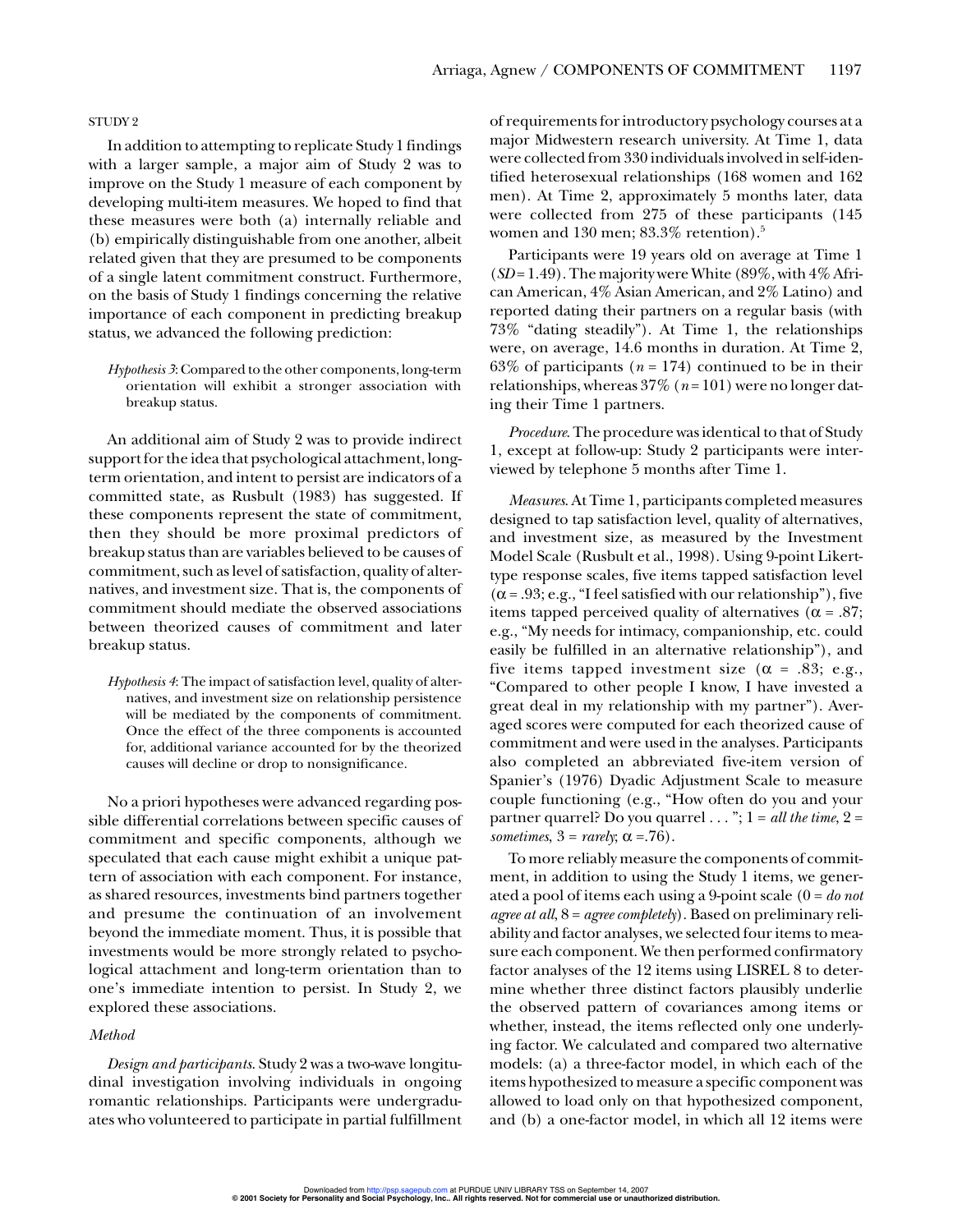allowed to load on a single factor. The overall fit of the three-factor model was found to be excellent, whereas a one-factor model did not provide an acceptable fit to the data. Of importance, the three-factor model provided a significantly better fit to the observed data than did the one-factor model.<sup>6</sup>

Based on the three-factor model results, composite measures were derived, with four items measuring psychological attachment ( $\alpha$  = .80): "I feel very attached to our relationship—very strongly linked to my partner" (LISREL loading = .96, *M* = 6.59, *SD* = 2.03), "It pains me to see my partner suffer" (loading = .75,  $M = 7.46$ ,  $SD =$ 1.14), "I am very affected when things are not going well in my relationship" (loading = .74, *M* = 6.95, *SD* = 1.52), and "In all honesty, my family and friends are more important to me than this relationship" (reverse-scored, loading = .69, *M* = 4.23, *SD* = 2.55). Four items measured long-term orientation ( $\alpha$  = .88): "I am oriented toward the long-term future of my relationship (e.g., I imagine being with my partner several years from now)" (loading = .97, *M* = 6.12, *SD* = 2.51), "My partner and I joke about what things will be like when we are old" (loading = .75,  $M = 5.64$ ,  $SD = 2.64$ ), "I find it difficult to imagine myself with my partner in the distant future" (reverse-scored, loading = .88, *M* = 6.05, *SD* = 2.51), and "When I make plans about future events in my life, I think about the impact of my decisions on our relationship" (loading = .84, *M* = 5.80, *SD* = 2.30). Finally, four items measured intent to persist  $(\alpha = .84)$ : "I intend to stay in this relationship" (loading = .97, *M* = 6.60, *SD*= 2.09), "I want to maintain our relationship" (loading = .96,  $M = 6.93$ ,  $SD =$ 1.75), "I feel inclined to keep our relationship going" (loading = .43, *M* = 5.58, *SD*= 2.51), and "My gut feeling is to continue in this relationship" (loading = .79, *M* = 6.33,  $SD = 2.18$ ). As was the case in Study 1, the three composite component measures were highly correlated (psychological attachment with long-term orientation, *r* = .81; with intent to persist, *r* = .74; and long-term orientation with intent to persist,  $r = .76$ ; all  $p < .01$ ).

Time 2 included a measure of breakup status that was identical to that of Study 1, yielding three breakup groups: stayers  $(n = 174)$ , leavers  $(n = 36)$ , and abandoned (*n* = 27) (see Note 2). Individuals whose relationships endured also completed the couple-functioning measure at Time 2.

## *Results and Discussion*

*Associations between components and couple functioning*. To test Hypotheses 1a, 1b, and 1c, we calculated concurrent correlations between each component and couple functioning at Time 1. Consistent with the hypotheses, each of the three components was positively associated with couple functioning (psychological attachment to the relationship,  $r = .67$ ; long-term orientation regarding

the relationship,  $r = .71$ ; and intention to persist in the relationship,  $r = .72$ ; all  $p \le .01$ ). We also calculated lagged correlations on stayers only, predicting Time 2 couple functioning from each Time 1 component. Each of the three components was significantly positively correlated with later couple functioning (psychological attachment, *r* = .25; long-term orientation, *r* = .34; and intent to persist,  $r = .29$ ; all  $p < .01$ ). Thus, in ongoing relationships, greater feelings of psychological attachment, long-term orientation, and intent to persist were linked to better relationship quality at a later point in time (see Note 3).

*Associations between components and breakup*. To test Hypotheses 2a, 2b, and 2c, we assessed the simple longitudinal association of each component with breakup status at follow-up (stayers vs. leavers).7 Consistent with hypotheses, results revealed that breakup status was significantly correlated with each component (psychological attachment,  $r = .39$ ; long-term orientation,  $r = .41$ ; and intent to persist,  $r = .35$ ; all  $p < .01$ ), such that greater levels of each component occurred among individuals whose relationships endured rather than ended. To interpret the association between each component and breakup group further, we performed three separate ANOVAs (one for each component), with breakup group as a between-subjects factor. The results revealed a main effect for breakup group in each of the three analyses: psychological attachment, *F*(1, 208) = 38.54, *p* < .01; long-term orientation,  $F(1, 208) = 42.46$ ,  $p < .01$ ; and intent to persist,  $F(1, 208) = 29.69$ ,  $p < .01$ , consistent with the mean values presented in the bottom section of Table 1 (see "Study 2: Time 1 Levels of Commitment Components"). Additional analyses using a three-level breakup group variable (i.e., including abandoned individuals) indicated that leavers were significantly less committed than abandoned individuals or stayers, and the latter two groups did not significantly differ.

To determine whether any component exerted effects above and beyond the other two components in predicting breakup (i.e., whether any component accounted for unique variance in predicting breakup), we performed multiple regression analyses in which we regressed breakup status onto the three components simultaneously (see Note 4). Controlling for the effects of the other components, greater long-term orientation was associated with enduring relationships (standardized beta = .25,  $t = 2.22$ ,  $p < .05$ ). However, the associations of each of the other two components with breakup status were not significant when the three components were tested simultaneously. We also compared the components to couple functioning in predicting breakup by performing a multiple regression analysis in which breakup status was regressed onto the three Time 1 components and Time 1 couple functioning simultaneously.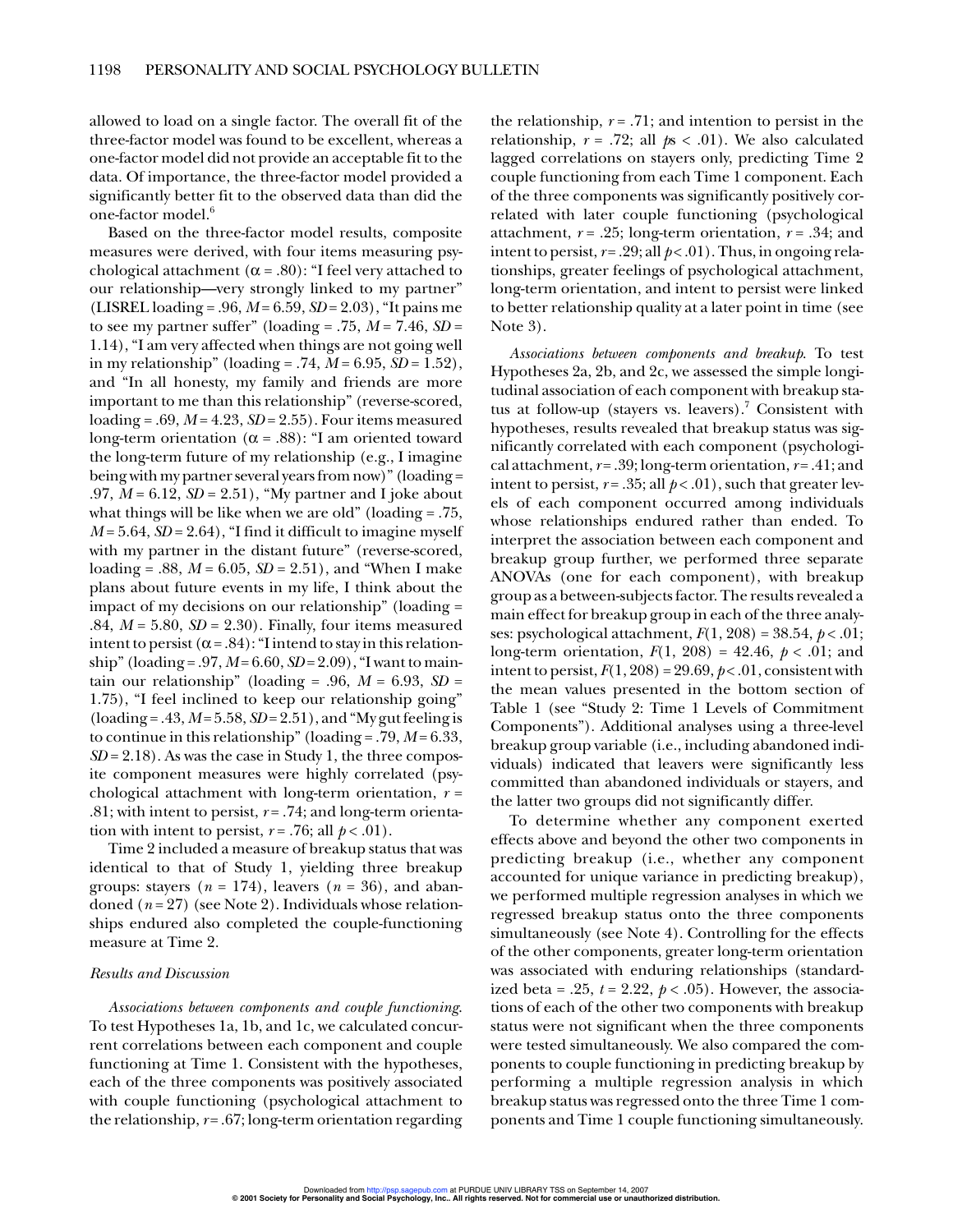Only long-term orientation remained positively associated, albeit marginally, with lasting relationships (standardized beta = .19,  $t = 1.67$ ,  $p < 0.10$ , suggesting that couple functioning is relatively less important than is this particular component of commitment in predicting breakup.

Together, these results provide additional support for Hypotheses 2a, 2b, and 2c, revealing strong links between each component and later breakup status. Moreover, consistent with Hypothesis 3, long-term orientation was most strongly related to breakup status. This component continued to provide independent prediction of breakup status after controlling for the effects of the other components and couple functioning, whereas there were no independent effects of either psychological attachment or intent to persist.

*Pattern of component means among stayers, abandoned, and leavers*. We also explored whether the Time 1 pattern among the three component levels differed among breakup groups. As was the case in Study 1, we were interested in whether there were significant differences in component levels within a given breakup group (i.e., in the bottom section of Table 1, differences among the mean values within each column). To perform this analysis, the three components were treated as a repeatedmeasures factor with three levels (psychological attachment, long-term orientation, and intent to persist), and breakup group was treated as a between-subjects factor (stayers, abandoned, and leavers).

The results revealed a main effect for breakup group,  $F(2, 234) = 23.76$ ,  $p < .01$ , indicating that, averaging across components, there were significant differences among the three breakup groups (as shown earlier). There was also a main effect for component,  $F(2, 468) =$ 16.78,  $p < 0.01$ , indicating that, averaging across breakup groups, there were significant differences among the three component levels. Follow-up contrasts indicated that, on average, participants exhibited lower levels of long-term orientation than psychological attachment,  $F(2, 234) = 6.22, p < .01$ , or intent to persist,  $F(2, 234) =$ 4.57,  $p < 0.05$ , whereas there were no significant differences in levels of the latter two components. More important, these main effects were qualified by a significant interaction between the components and breakup group,  $F(4, 468) = 4.01$ ,  $p < .01$ , indicating that the pattern of means across the three components differed for stayers, abandoned, and leavers. Follow-up analyses revealed that for leavers, long-term orientation was significantly lower than psychological attachment, *F*(1, 234) = 19.64,  $p < .01$ , or intent to persist,  $F(1, 234)$  = 22.96,  $p < 0.01$ , with the latter two components not differing significantly from each other. For stayers, the differences among components were not as pronounced: Long-term orientation was marginally lower than psychological attachment,  $F(1, 173) = 2.89$ ,  $p < .10$ , which was marginally lower than intent to persist,  $F(1, 234) =$ 3.01, *p* < .10. For abandoned, there were no significant differences among component levels. This finding that the strongest discrepancy among components occurred for leavers, in which long-term orientation was significantly lower than the other two components—replicates that of Study 1, suggesting again that the absence of long-term orientation in particular, relative to the other components, is characteristic of individuals who eventually end their relationships.

*Mediation analyses*. Given that the components are assumed to indicate a committed state—and given that commitment is assumed to emerge as a consequence of increasing satisfaction, declining alternatives, and increasing investments—Hypothesis 4 predicted that the components would partially or wholly mediate any associations of satisfaction, alternatives, and investments with breakup (stayers vs. leavers); that is, we anticipated that although the presumed causes of commitment might significantly predict breakup, when the association with the components is taken into consideration, links with the causes should be reduced or eliminated. To test Hypothesis 4, we performed mediational analyses (cf. Baron & Kenny, 1986).

We proceeded in four steps. First, the presumed causes (i.e., satisfaction, alternatives, and investments) significantly predicted the presumed mediators, the components (for psychological attachment,  $R^2 = .671$ ; for long-term orientation,  $R^2 = .680$ ; for intent to persist,  $R^2 = .557$ ; all  $ps < .01$ ). Second, the presumed mediators, the components, were collectively found to be significantly associated with the criterion, breakup ( $R^2 = .183$ ,  $p < .01$ ). Third, we tested an unmediated multiple regression model in which breakup was regressed simultaneously onto the three causes. The total variance accounted for by this three-variable unmediated model was significant ( $R^2 = .151$ ,  $p < .01$ ). Finally, we tested a mediated multiple regression model in which breakup was regressed simultaneously onto the three components and the three causes ( $R^2 = .189$ ,  $p < .01$ ). Results from model comparison analyses indicated that the three causes did not account for additional variance in breakup above and beyond that accounted for by the three components in the second step (partial  $R^2$  for the causes = .006),  $F_{\text{diff}}(3, 203) = 0.50$ , *ns*, but the components did account for additional variance in breakup above and beyond that accounted for by the causes in the third step (partial  $R^2$  for components = .038),  $F_{\text{diff}}(3,$  $203$ ) = 3.17,  $p < 0.05$ . Thus, consistent with Hypothesis 4, the results suggest that three components of commitment mediated the effect of three theorized causes of commitment (satisfaction, alternatives, and investments) in their prediction of breakup.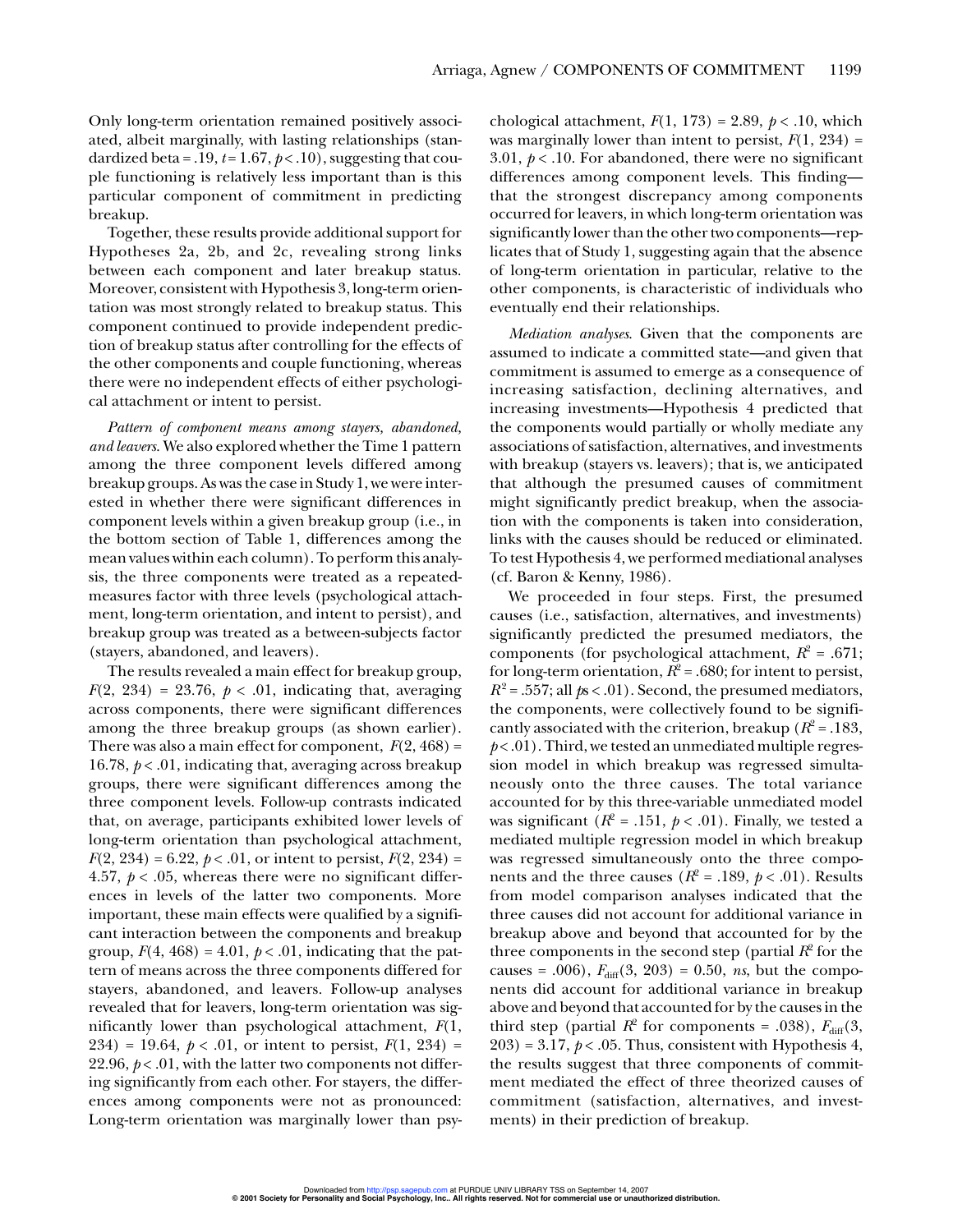*Ancillary analyses*. In an exploratory vein, we examined the concurrent correlations between each presumed cause of commitment and each component at Time 1. All correlations were significant at the  $p < .01$ level. Descriptively, satisfaction level exhibited relatively similar associations with each of the components: longterm orientation (*r* = .77), psychological attachment (*r* = .73), and intent to persist (*r* = .74). In contrast, quality of alternatives exhibited a significantly lower association with intent to persist  $(r = .48)$  than with psychological attachment ( $r = .58$ ),  $t(329) = 5.00, p < .01$ , or with longterm orientation  $(r = .59)$ ,  $t(329) = 5.57$ ,  $p < .01$ . Investment size followed a similar pattern, such that it was significantly less associated with intent to persist  $(r = .50)$ than with psychological attachment  $(r = .64)$ ,  $t(329) =$ 4.50,  $p < .01$ , or with long-term orientation ( $r = .61$ ),  $t(329) = 3.57, p < .01.$ 

#### GENERAL DISCUSSION

## *Summary and Implications*

The current work is the first systematic attempt to measure and examine the distinct components of commitment proposed by Rusbult and her colleagues (Rusbult & Buunk, 1993). The results from two longitudinal studies revealed that individuals in well-functioning relationships exhibited greater psychological attachment, stronger long-term orientation, and greater intention to persist in the relationship than did individuals in poorly functioning relationships (Hypothesis 1). Also, compared to individuals in dating relationships that ended, those in relationships that persisted over time exhibited higher levels of each component (Hypothesis 2).

One component appeared to be particularly important in characterizing ongoing relationships. In contrast to the behavioral prediction literature, which would have pointed to the importance of intention to persist in the relationship (cf. Ajzen & Fishbein, 1980), the current research revealed that long-term orientation plays a prominent role in the experiences of individuals in dating relationships, as indicated by the results of several analyses. First, in both studies, long-term orientation accounted for unique variance in predicting persistence, above and beyond the prediction provided by the other components (Hypothesis 3). In contrast, neither psychological attachment nor intent to persist exhibited unique effects in either study. Second, in both studies, long-term orientation remained associated with persistence even after controlling for couple functioning. Third, in both studies, leavers were characterized by particularly low levels of long-term orientation relative to the other components. Finally, in Study 1, although all

three components declined among leavers, only longterm orientation increased for stayers.

It is possible that this latter finding—the increase of long-term orientation for stayers—may merely reflect ceiling effects in the levels of the other components. For instance, one can imagine how, once in a relationship, couple members might take for granted that they intend to continue it, thus minimizing the amount of variation observed in intent to persist. However, Study 1 was composed of individuals who had not been dating long at the outset of the study and were thus unlikely to "take for granted" their relationships. Moreover, the mean values for intention and for psychological attachment, although higher than those for long-term orientation, were not at their highest possible levels; that is, they did not reach the true ceiling (see Table 1). Although the findings regarding long-term orientation remain to be replicated in future research, both studies converged on the relative importance of this component in dating relationships.

The salient role of long-term orientation could be taken to suggest that the psychological state of commitment is best characterized in terms of just one component, namely, adopting a long-term orientation. That is, it could be said that it is more parsimonious to reconceptualize commitment in terms of long-term orientation only. However, at an empirical level, this was not supported in the current studies. Although both studies provided evidence relating to the importance of this component, Study 2 also revealed that a three-factor model was superior to a one-factor (or two-factor) model of commitment. Furthermore, it is possible that longterm orientation is particularly important in dating relationships but that other components become increasingly important in other interdependent relationships (e.g., marriages, child-parent relationships).

The components of commitment examined in the current research not only differentiated among relationships that endured (i.e., in levels of couple functioning) but also among relationships that ended. In Study 2, stayers and abandoned individuals did not differ significantly on any of the components, as might be expected given that abandoned individuals wanted the relationship to continue but were left by their partners. However, component levels were significantly different for leavers and the abandoned group, despite the fact that individuals in both groups were in relationships that ended (see Table 1). This finding underscores the importance of examining the abandoned group and leavers separately rather than combining these two groups under the assumption that individuals in relationships that end share similar characteristics. Future research could examine abandoned individuals further to identify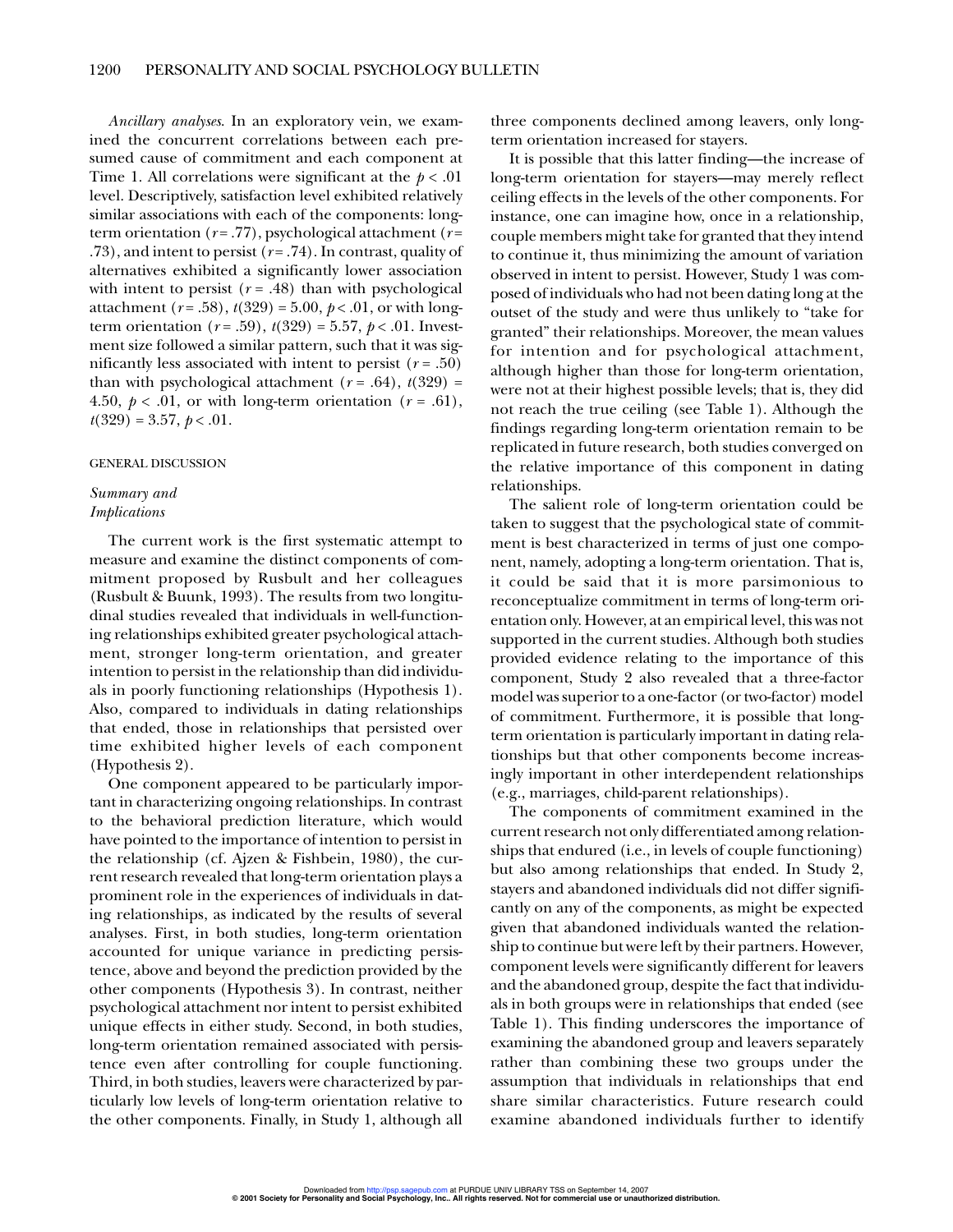effective mechanisms for coping with relationship loss (Agnew, 2000).

Is it possible that these three components of commitment are not merely indicators of a committed state but are also causes of commitment? We believe that it is unlikely that psychological attachment, long-term orientation, and intent to persist cause a relationship to become a long-term, stable relationship. If this were the case, individuals in relationships that persisted and those in relationships that eventually ended should exhibit different levels of these components early in their relationships. Yet in Study 1, these two groups did not differ in their component levels at Time 1 (in fact, group differences in component levels did not emerge until Time 5). However, these groups did differ in their Time 1 levels of satisfaction and alternatives, two theorized causes of commitment.

Rather than cause the emergence of commitment, we suggest that these components are characteristics of persons who are committed. Study 2 provides support for this claim. In a model predicting breakup from the components, adding the causes of commitment did not significantly increase the prediction of breakup (Hypothesis 4). On the other hand, in a model predicting breakup from the causes, adding the components of commitment significantly increased the prediction of breakup. These results provide suggestive evidence differentiating the components from presumed causes of commitment, and they support the idea that the components are more proximal variables to breakup than are the presumed causes. The results also provide initial, exploratory analyses of differential correlations between each presumed cause and each component. Future research might further examine the links between specific causes and specific components of commitment.

#### *Strengths and Limitations*

Several limitations of the present research should be noted. One limitation concerns the fact that the current findings are based on samples of only one population: college-age individuals in heterosexual dating relationships. Although the large sample size of Study 2 increases the level of confidence in the results, in future research it will be important to replicate the current findings in other populations (e.g., married couples, nonheterosexual relationships) in an attempt to further validate the component measures examined in this research.

A second limitation concerns the inability to address causal relations among components of commitment and subsequent breakup status. Arguably, factors other than the proposed components may create insurmountable difficulties in some relationships and promote increasingly stronger ties to the partner in other relationships. Short of providing evidence of a causal relation, Study 1 demonstrated no differences in commitment level at the start of the study, suggesting that the breakup groups were roughly equivalent at Time 1. Yet, clear differences in the commitment component levels of these groups emerged and resulted in different outcomes. Although the current work is limited in its ability to demonstrate causal relations, it contributes to our understanding of the psychological state that sustains a relationship over time. Future research might attempt to manipulate experimentally the commitment components to further specify the causal relations among these variables.

A notable strength of the current conceptualization is its focus on the psychological components of a committed state. Commitment to a relationship does not merely involve breakup prevention or "sticking it out"; it involves a subjective state that links one's own emotional well-being to the well-being of the relationship, squarely places the partner in images and thoughts about the future, and fuels a sustained desire to continue the relationship. Thus, there is more to a committed state than mere relationship persistence. We suggest that causes of persistence, such as having barriers to leaving a relationship, may indeed characterize committed individuals, but, of importance, they lead to psychological changes specific affective, cognitive, and conative changes such as those examined—that are essential aspects of a committed state.

Much would be gained from future research that further teases apart the subtle distinctions among (a) factors that contribute to the emergence of a stable, committed relationship; (b) factors that lead to relationship persistence; and (c) factors that characterize the everyday feelings, thoughts, and behavioral intentions of committed couple members. The current research focused on this last set of factors. Future research might continue to examine all of these factors, including additional affective, cognitive, and conative indicators of committed couple members. Indeed, an examination of commitment is useful for understanding how and why some relationships endure and others end, thus providing insight into important processes that direct the ongoing course of a relationship.

#### **NOTES**

1. Of the 18 individuals who did not complete the study, 7 were in relationships that ended before Time 10, 4 were dropped due to missing a session, 3 could not be contacted for follow-up, 2 indicated that their data should not be used, and 2 had partners in the study (one member of each couple was randomly eliminated to ensure independence of observations).

2. Because participants who indicated that their breakup was "mutually agreed on" ( $n = 4$  in Study 1,  $n = 38$  in Study 2) could not be categorized as either "leavers" or "abandoned," they were excluded from analyses involving breakup group as a variable.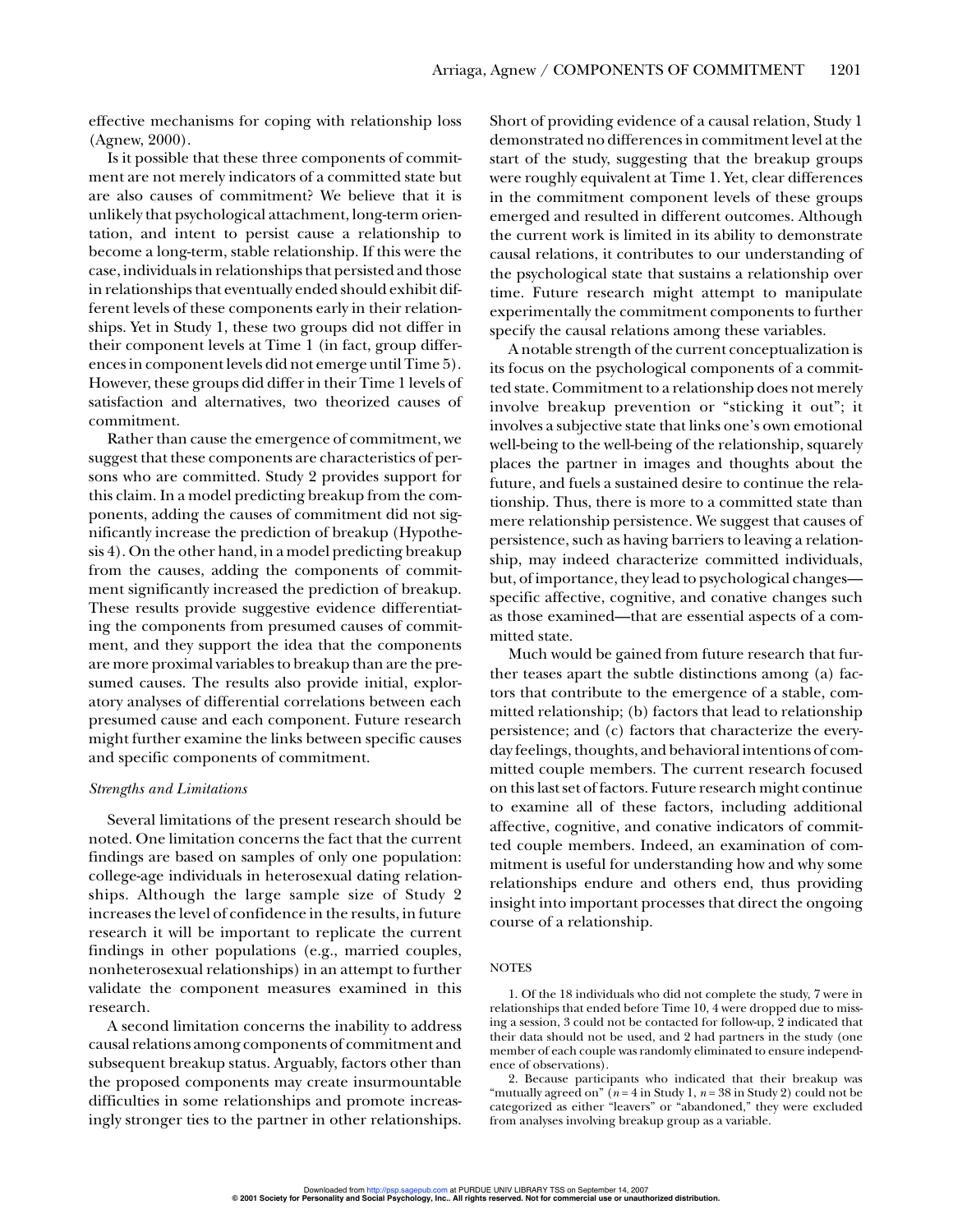3. When controlling for earlier dyadic adjustment (Time 10 in Study 1 and Time 1 in Study 2), the correlations between components and later adjustment fell to nonsignificance, possibly because earlier and later levels of dyadic adjustment were highly correlated ( $r = .74$  in Study 1,  $r = .50$  in Study 2). Thus, there was little change in dyadic adjustment to be predicted.

4. These analyses were repeated using logistic regression. Because the pattern of results was the same, we report the results from the standard regression analyses only.

5. Time 2 participants did not differ significantly on investment model variables from those who participated only at Time 1.

6. It might be suggested that long-term orientation and intent to persist are indistinguishable components. Thus, we also compared the three-factor model to a two-factor model in which one factor was composed of psychological attachment items and the second factor was composed of items measuring the other two components. The two-factor model was not found to provide an acceptable fit to the data. More important, the three-factor model fit the data significantly better than did the two-factor model. Detailed information about these analyses can be obtained from the authors.

7. Unless otherwise noted, analyses involving breakup status compared stayers to leavers. Note that analyses including abandoned individuals as a third group (coded between stayers and leavers) did not change the overall pattern of results. However, including abandoned individuals made the interpretation more difficult because they did not choose to end their relationships (their partners made this decision). As becomes clear later in this paragraph, the abandoned group was very similar to stayers.

#### REFERENCES

- Adams, J. M., & Jones, W. H. (1997). The conceptualization of marital commitment: An integrative analysis. *Journal of Personality and Social Psychology*, *72*, 1177-1196.
- Adams, J. M., & Jones, W. H. (1999). (Ed). *Handbook of interpersonal commitment and relationship stability*. New York: Academic/Plenum.
- Agnew, C. R. (2000). Cognitive interdependence and the experience of relationship loss. In J. H. Harvey & E. D. Miller (Eds.), *Loss and trauma: General and close relationship perspectives* (pp. 383-396). Philadelphia: Brunner/Mazel.
- Agnew, C. R., Van Lange, P.A.M., Rusbult, C. E., & Langston, C. A. (1998). Cognitive interdependence: Commitment and the mental representation of one's close relationship. *Journal of Personality and Social Psychology*, *74*, 939-954.
- Ajzen, I., & Fishbein, M. (1980). *Understanding attitudes and predicting social behavior*. Englewood Cliffs, NJ: Prentice Hall.
- Aron, A., & Westbay, L. (1996). Dimensions of the prototype of love. *Journal of Personality and Social Psychology*, *70*, 535-551.
- Arriaga, X. B. (2001). The ups and downs of dating: Fluctuations in satisfaction in newly-formed romantic relationships. *Journal of Personality and Social Psychology*, *80*, 754-765.
- Baron, R. M., & Kenny, D. A. (1986). The moderator-mediator variable distinction in social psychological research: Conceptual, strategic, and statistical considerations. *Journal of Personality and Social Psychology*, *51*, 1173-1182.
- Becker, H. S. (1960). Notes on the concept of commitment. *American Journal of Sociology*, *66*, 32-40.
- Berscheid, E. (1983). Emotion. In H. H. Kelley, E. Berscheid, A. Christensen, J. H. Harvey, T. L. Huston, G. Levinger, E. McClintock, L. A. Peplau, & D. R. Peterson (Eds.), *Close relationships* (pp. 110-168). New York: Freeman.
- Brickman, P., Dunkel-Schetter, C., & Abbey, A. (1987). The development of commitment. In P. Brickman (Ed.), *Commitment, conflict, and caring* (pp. 145-221). Englewood Cliffs, NJ: Prentice Hall.
- Clark, M. S., Mills, J., & Powell, M. C. (1986). Keeping track of needs in communal and exchange relationships. *Journal of Personality and Social Psychology*, *51*, 333-338.
- Feeney, J. A., & Noller, P. (1992). Attachment style and romantic love: Relationship dissolution. *Australian Journal of Psychology*, *44*, 69-74.
- Fehr, B. (1999). Laypeople's conceptions of commitment. *Journal of Personality and Social Psychology*, *76*, 90-103.
- Felmlee, D., Sprecher, S., & Bassin, E. (1990). The dissolution of intimate relationships: A hazard model. *Social Psychology Quarterly*, *53*, 13-30.
- Gottman, J. M., & Levenson, R. W. (1992). Marital processes predictive of later dissolution: Behavior, physiology, and health. *Journal of Personality and Social Psychology*, *63*, 221-233.
- Hinde, R. A. (1979). *Towards understanding relationships*. London: Academic Press.
- Holmes, J. G., & Rempel, J. K. (1989). Trust in close relationships. In C. Hendrick (Ed.), *Close relationships: Volume 10. Review of personality and social psychology* (pp. 187-220). Newbury Park, CA: Sage.
- Johnson, M. P. (1973). Commitment: A conceptual structure and empirical application. *Sociological Quarterly*, *14*, 395-406.
- Johnson, M. P. (1991). Commitment to personal relationships. In W. H. Jones & D. Perlman (Eds.), *Advances in personal relationships* (Vol. 3, pp. 117-143). London: Jessica Kingsley.
- Karney, B. R., & Bradbury, T. N. (1995). The longitudinal course of martial quality and stability: A review of theory, method, and research. *Psychological Bulletin*, *118*, 3-34.
- Kelley, H. H. (1983). Love and commitment. In H. H. Kelley, E. Berscheid, A. Christensen, J. H. Harvey, T. L. Huston, G. Levinger, E. McClintock, L. A. Peplau, & D. R. Peterson (Eds.), *Close relationships* (pp. 265-314). New York: Freeman.
- Levinger, G. (1965). Marital cohesiveness and dissolution: An integrative review. *Journal of Marriage and the Family*, *27*, 19-28.
- Lewin, K. (1951). Intention, will, and need. In D. Rapaport (Ed.), *Organization and pathology of thought*. New York: Columbia University Press.
- Lund, M. (1985). The development of investment and commitment scales for predicting continuity of personal relationships. *Journal of Social and Personal Relationships*, *2*, 3-23.
- Lydon, J. E., Pierce, T., & O'Regan, S. (1997). Coping with moral commitment to long-distance dating relationships. *Journal of Personality and Social Psychology*, *73*, 104-113.
- Lydon, J. E., & Zanna, M. P. (1990). Commitment in the face of adversity: A value-affirmation approach. *Journal of Personality and Social Psychology*, *58*, 1040-1047.
- Marston, P. J., Hecht, M. L., Manke, M. L., McDaniel, S., & Reeder, H. (1998). The subjective experience of intimacy, passion, and commitment in heterosexual loving relationships. *Personal Relationships*, *5*, 15-30.
- Miller, G. R., & Boster, F. (1988). Persuasion in personal relationships. In S. Duck (Ed.), *Handbook of personal relationships: Theory, research, and interventions* (pp. 275-288). Chichester, UK: Wiley.
- Murray, S. L., & Holmes, J. G. (1999). The (mental) ties that bind: Cognitive structures that predict relationship resilience. *Journal of Personality and Social Psychology*, *77*, 1228-1244.
- Ostrom, T. M. (1969). The relationship between the affective, behavioral, and cognitive components of attitude. *Journal of Experimental Social Psychology*, *5*, 12-30.
- Rosenblatt, P. C. (1977). Needed research on commitment in marriage. In G. Levinger & H. L. Raush (Eds.), *Close relationships: Perspective on the meaning of intimacy* (pp. 73-86). Amherst: University of Massachusetts Press.
- Rusbult, C. E. (1983). A longitudinal test of the investment model: The development (and deterioration) of satisfaction and commitment in heterosexual involvements. *Journal of Personality and Social Psychology*, *45*, 101-117.
- Rusbult, C. E., & Buunk, B. P. (1993). Commitment processes in close relationships: An interdependence analysis. *Journal of Social and Personal Relationships*, *10*, 175-204.
- Rusbult, C. E., Martz, J. M., & Agnew, C. R. (1998). The Investment Model Scale: Measuring commitment level, satisfaction level, quality of alternatives, and investment size. *Personal Relationships*, *5*, 357-391.
- Simpson, J. A. (1987). The dissolution of romantic relationships: Factors involved in relationship stability and emotional distress. *Journal of Personality and Social Psychology*, *53*, 683-692.
- Simpson, J. A., Gangestad, S. W., & Lerma, M. (1990). Perception of physical attractiveness: Mechanisms involved in the maintenance